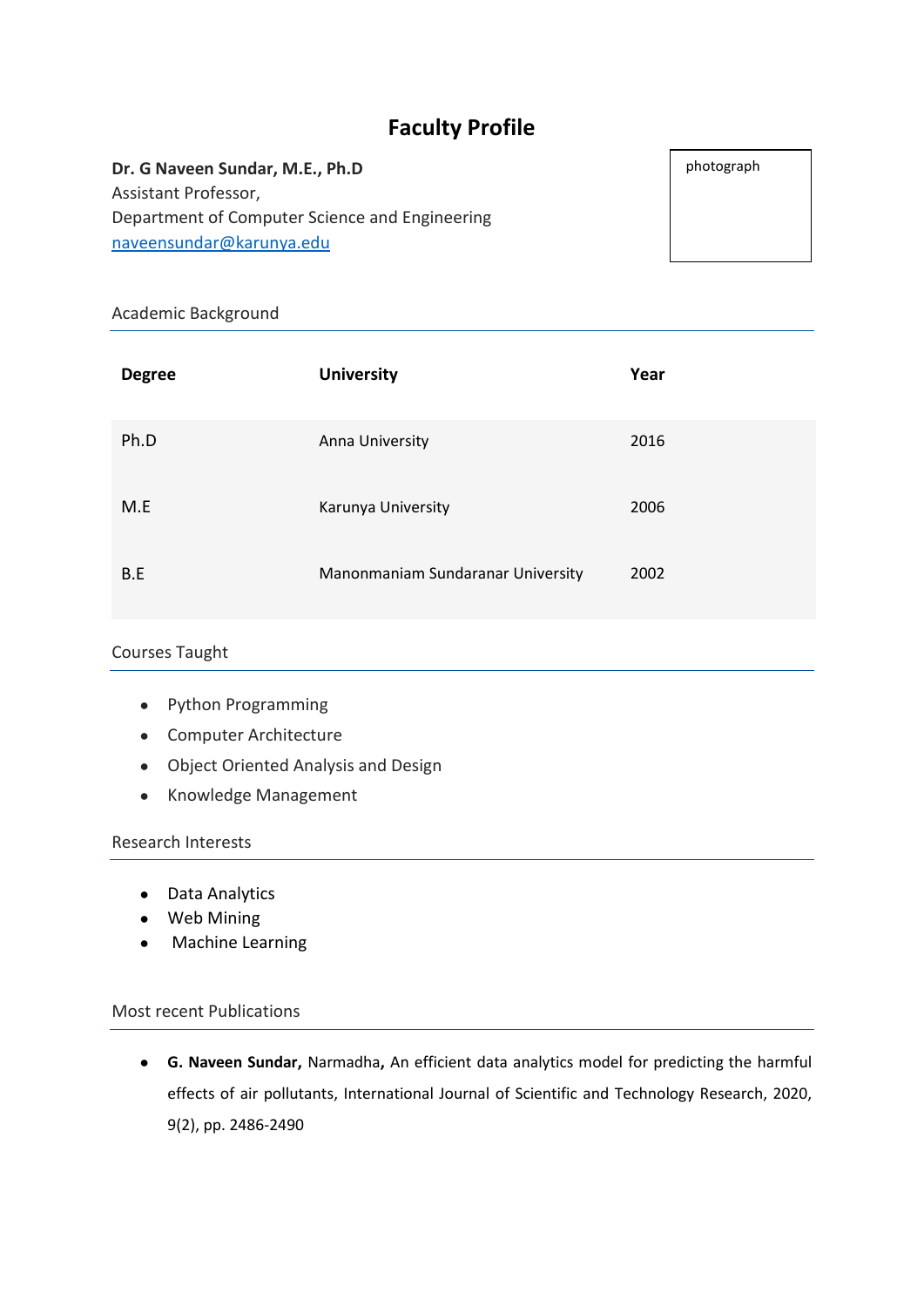- Jeba Priya, S. Naveen Sundar, G. Identification of weeds using Hsv color spaces and labelling with machine learning algorithms, International Journal of Recent Technology and Engineering, 2019, 8(1), pp. 1781-1786
- **G. Naveen Sundar,** D.Narmadha, Dr.A.P.Haran, "Simplified Scheme For Performance Augmentation Of Web Data Extraction", *Journal of Theoretical and Applied Information Technology*, Vol.60, Issue 3, Feb. 2014(e-ISSN: 1817-3195**)(Scopus Indexed)**
- **G. Naveen Sundar,** D.Narmadha, Dr.A.P.Haran , "Performance Intensification for automatic Template using world wide web, *Research Journal of Applied Sciences*, Volume 9, Issue 5, 2014, Pages 288-294"**.(Scopus Indexed)**
- Naveen Sundar, G., Haran, A.P., Investigation on the effect of content extraction in heterogeneous web pages , *International Journal of Applied Engineering Research*, 10 (14), pp. 34879-34882, (2015).**(Scopus Indexed)**
- D.Narmadha , **G. Naveen Sundar** , S.Jebapriya "Survey of clustering algorithms for categorization of patient records in Health care", *Indian Journal of Science and Technology* , Vol 9(8), DOI: 10.17485/ijst/2016/v9i8/87971, February 2016, ISSN (Print): 0974-6846 ISSN(Scopus, Web of Science and Thomson Reuters Indexed Journals-Annexure II.)**(Scopus Indexed).**
- D.Narmadha, G.Naveen Sundar, S.Geetha<sup>,</sup> An Efficient Approach to Prune Mined Association Rules in Large Databases, IJCSI International Journal of Computer Science Issues, Vol. 8, Issue 1, January 2011, ISSN (Online): 1694-0814.
- Cyju Elizabeth Varghese, G. Naveen Sundar, Record Matching: Improving Performance in Classification, International Journal on Computer Science and Engineering (IJCSE), Vol. 3 No. 3 Mar 2011, ISSN: 0975-3397.
- Mariat Thomas, G. Naveen Sundar, A Survey on Adaptive Query Optimization Over Data Stream, International Journal of Computer Science and Management Research (IJCSMR) , Vol. 1, Issue 5, pp. 1151-1154, Dec 2012, ISSN: 2278 – 1323.
- G. Naveen Sundar, D. Narmadha , "An Efficient Approach for Mining Association Rules in Large Databases" in International Journal of Artificial Intelligence and Knowledge Discovery(IJAI), Vol 2, Issue 1, Jan 2012, ISBN: 2231-2012.
- G. Naveen Sundar, Teena A.Sunny, Optimized Clustering for Personal Name Information Extraction, IJCST Vol.3, Issue 4, Oct- Dec 2012, ISSN : 0976-8491 (Online) | ISSN : 2229-4333 (Print).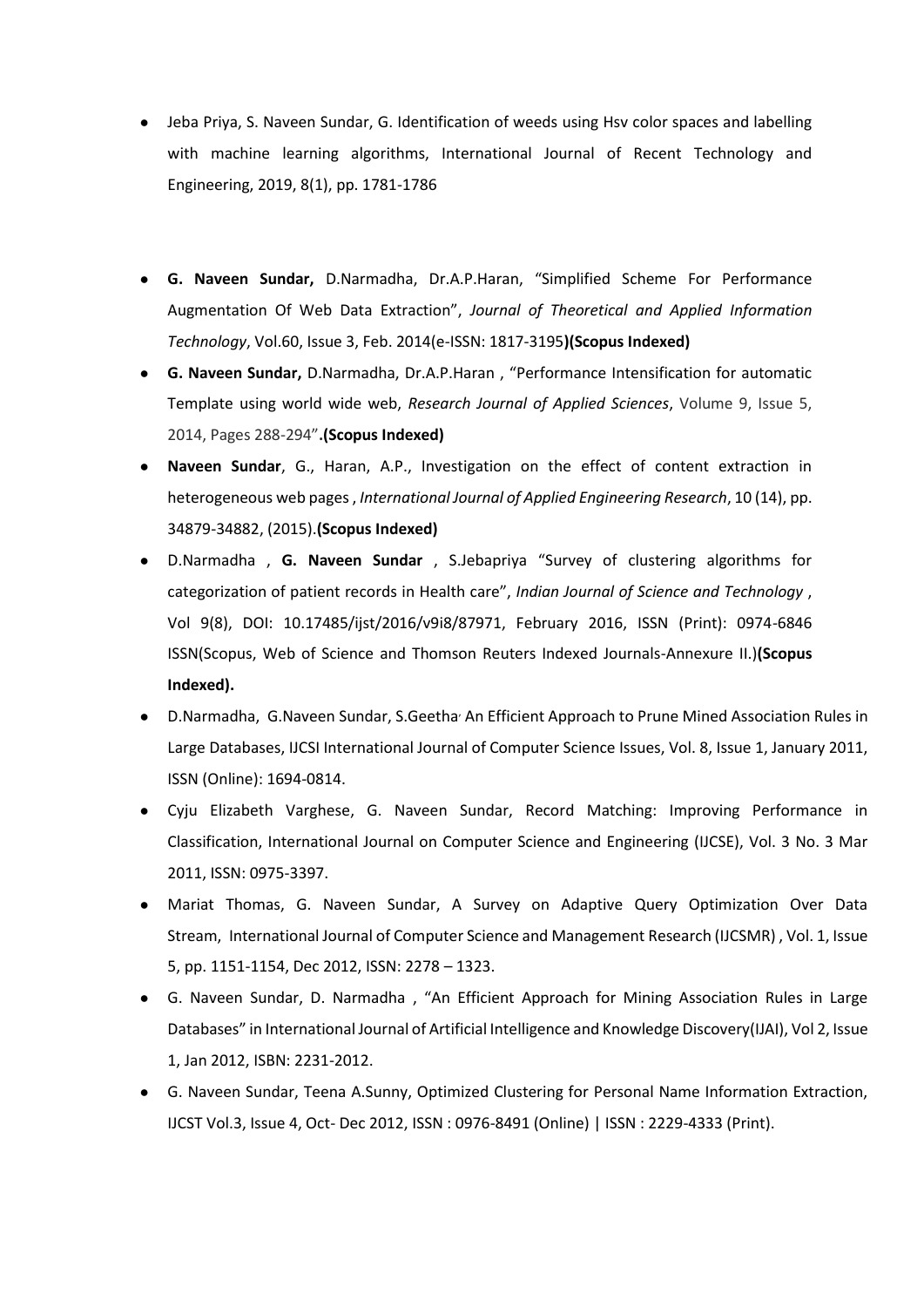- G. Naveen Sundar , Sheba Gaikwad, Efficient content extraction using hybrid technique,, International Journal of Computer Science and Technology, Vol. 3, Issue 4, Oct- Dec 2012. ISSN: 0976-8491(Online), ISSN: 2229-4333(print).
- Gaikwad, G. Naveen Sundar, Optimized Content Extraction from web pages using Composite Approaches, International Journal of Computer Trends and Technology- volume 4, Issue 3- 2013, ISSN: 2231-2803.
- Mariat Thomas, G. Naveen Sundar, Adaptive sharing method for multiple continuous query, International Journal of Advanced Research in Computer Engineering and Technology (IJARCET) , Vol. 2, Issue 3, pp. 1151-1154, Mar 2013, ISSN: 2278 – 1323.
- Claudia Reynolds, G. Naveen Sundar , A Survey on Discovery of Part-Whole Relations with Knowledge-Base , International Journal of Advanced Research in Computer Science and Software Engineering, Volume 3, Issue 12, December 2013, ISSN: 2277 128X.
- G. Naveen Sundar, Samson Immanuel, Manoj, Dr. A. P. Haran, Performance Augmentation for Automatic Template Extraction, Jokull Journal, Vol. 63, No. 8, Aug 2013, ISSN: 0449-0576.
- Akiladevi R, G. Naveen Sundar, An Survey on Web log mining using DBSCAN, International Journal of Research in computer Applications and Robotics, Vol. 1, Issue 9, pg. 144-149, Dec 2013, ISSN:2320- 7345
- Sherlin Mary Koshy\*, G. Naveen Sundar, A Study on the Existing Techniques for Query Interface Integration , International Journal of Advanced Research in Computer Science and Software Engineering, Volume 3, Issue 12, December 2013, ISSN: 2277 128X.
- G. Naveen Sundar, D. Narmadha,"A Proficient Method for Template Removal", International Journal of Computer Science and Technology, Vol. 4, Issue 1, Jan - March 2013, ISSN: 2229- 4333.
- Teena A. Sunny, G. Naveen Sundar, "An Efficient Information Extraction Model for Personal Named Entity", International Journal of Computer Trends and Technology, Vol. 4, Issue 3, pp. 446-449, 2013.
- G. Naveen Sundar, D. Narmadha, Dr. A. P. Haran," Combinational Scheme for Efficient Content Extraction from Web Pages", Australian Journal of Basic and Applied Sciences, Vol. 8, Issue 1, Jan 2014.

### **INTERNATIONAL CONFERENCES**

- 1. Naveen Sundar, G., Narmadha, D., Jebapriya, S., Malathy, M., Optimized methodology for hasslefree clustering of customer issues in banking, Advances in Intelligent Systems and Computing, 2019, 768, pp. 421-428
- 2. Alice Gavya**, G. Naveen Sundar**, Web Caching based on cache gain in En-route, International conference on emerging trends in Engineering Technology, Mar 2010.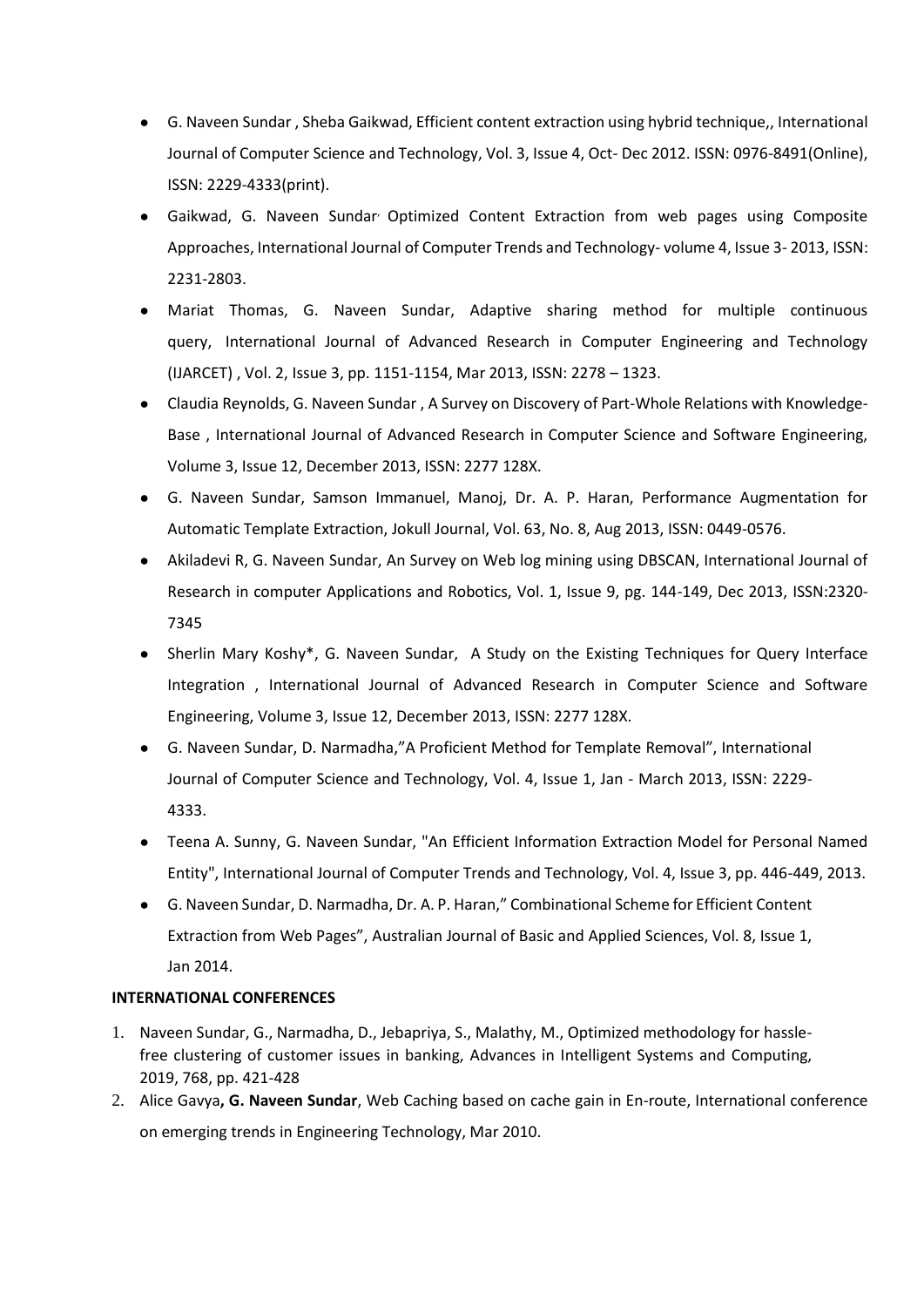- 3. Participated and presented a paper titled "Improving Performance in Dynamic Web Cache", Advanced Computing in Computer Applications", 20<sup>th</sup> March 2010.
- 4. **G. Naveen Sundar,** Sharon Jacob**,** Web search engine based semantic similarity appraise between words, International Conference on Emerging Technological Trends in Advanced Engineering Research, ICETT 2012, **ISBN: 978-93-80624-62-4.**
- 5. **G. Naveen Sundar,** Neethu Mary**,** An Efficient Approach for detection and Extraction of templates from web pages, International Conference on Emerging Technological Trends in Advanced Engineering Research, ICETT 2012, **ISBN: 978-93-80624-62-4.**
- 6. **G. Naveen Sundar,** S.Castro, Online Record Linkage techniques with secured methods, International conference on computing, communication and Applications (ICCCA), Feb 2012, **ISBN: 978-93-80-624-62- 4.**
- 7. Participated and presented a paper titled "Performance growth for TEXT" in the International Conference on Electronics and Communication systems, 13-14 Feb 2014.
- 8. **G. Naveen Sundar**, D.Narmadha, "An efficient approach for template detection and Content extraction from web pages" from  $9<sup>th</sup>$  to  $11<sup>th</sup>$  April during the  $3<sup>rd</sup>$  international conference on Innovative Research in Engineering and Technology.
- 9. **G. Naveen Sundar**, D. Narmadha "Utilization of Data Mining technique for hassle free categorization of customer issues in Banking" during International conference on converging Biotechnological Innovations for Health, Food And Environmental Welfare (ICCBI 2015) between December 2-4, 2015".
- 10. **G. Naveen Sundar**, D. Narmadha, S.Jebapriya "Utilization of Data Mining Technique to Predict the Harmful Effects of Air Pollutants On Human Health", ISRO Sponsored Indian Conference on Data Analytics, Big Data, Data Mining and Data Science (ICD4'16) , 27 – 28 Oct, 2016.
- 11. D. Narmadha, **G. Naveen Sundar**, S.Jebapriya "Survey of clustering algorithms for categorization of patient records in Health care",  $4<sup>th</sup>$  International Conference on Design and Applications of Structures, Drives, Communicational and Computing Systems(ICDASDC-2015), Nov 27-28, 2016, **ISBN: 978-1-944171-34-61.**
- 12. **G. Naveen Sundar,** Saranya, A survey on web mining and Content extraction, proceedings of second national conference on Innovative computing techniques and applications,  $17<sup>th</sup>$  Mar 2017.
- 13. D. Narmadha, **G. Naveen Sundar**, S.Jeba priya, " Enhanced K-means algorithm to improve time efficiency,  $20^{th}$  –  $21^{st}$  Dec, 2017.
- 14. Ebenezer, A.S., Priya, S.J., Narmadha, D., **Naveen Sundar, G** "A Novel Scoring system for Coronary Artery disease risk Assessment system", in 2017 International Conference on Intelligent